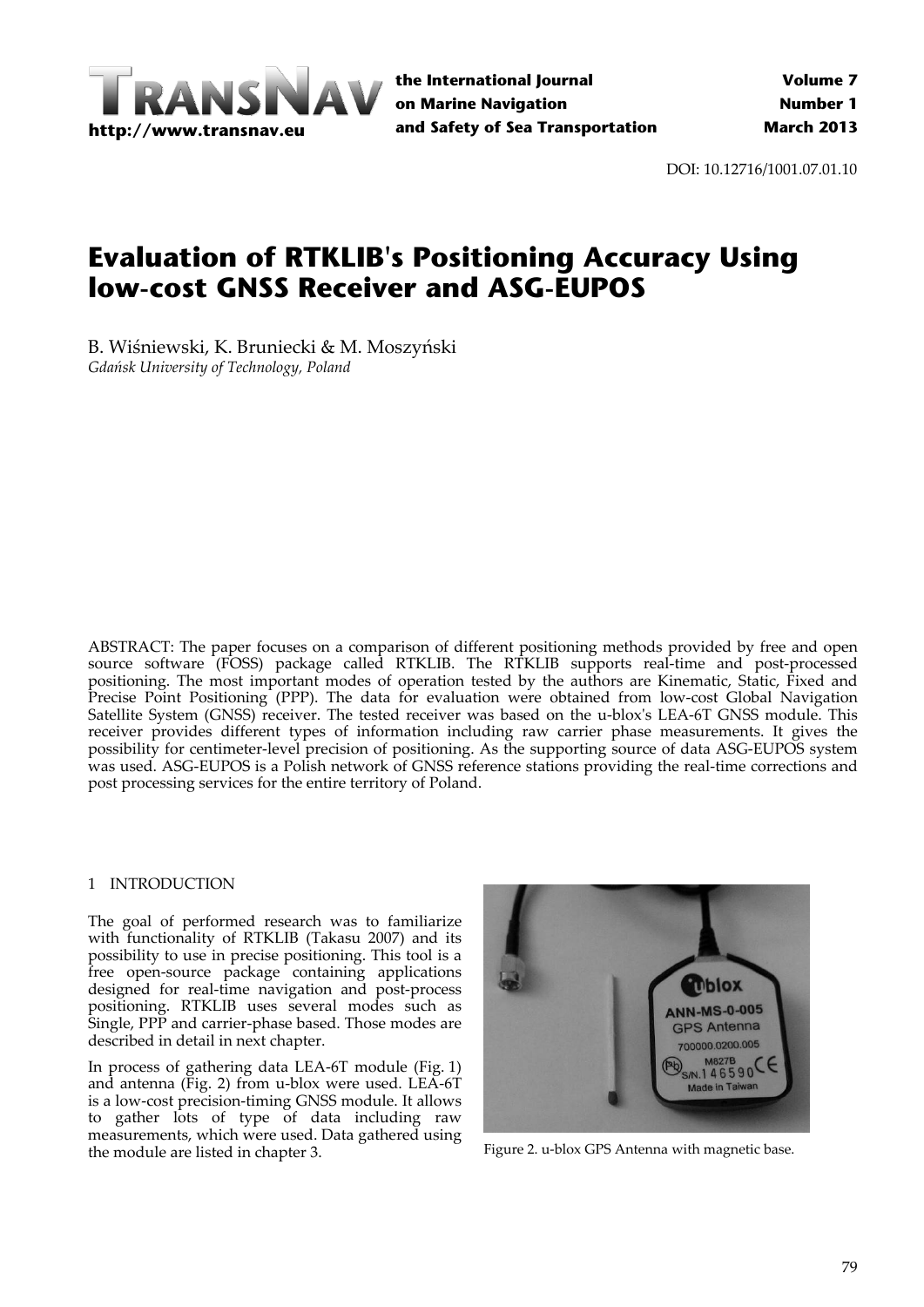

Figure 1. u‐blox LEA‐6T mounted on the printed circuit board.

ASG‐EUPOS (Bosy et al. 2007) was used as supporting source of data. This Polish network of reference stations provides different type of positioning services. Available services deliver supporting data for real-time navigation (NAWGEO, KODGIS, NAWGIS) and for post-processing KODGIS, NAWGIS) and for post-processing (POZGEO, POZGEO D). In the research POZGEO and POZGEO D were used. First one allows to postprocess given data file in order to calculate position. The second one provides data about base-stations (position, raw observation data), which are used in post‐process tool that is part of RTKLIB package.

#### 2 POSITIONING METHODS AND ACCURACY

Nowadays, satellite navigation is a non‐negligible technology when developing an inexpensive, location‐based system accessible for many people. For example, surveys conducted by the authors with the visually impaired in the "Voice Maps" project (Kamiński & Bruniecki 2012) showed the desired accuracy should be at a level of few meters or better – depending on the actual application.

In order to improve the accuracy of positioning by a smartphone‐based GPS receiver in the "Voice Maps" project, the authors developed and implemented the Differential GPS (DGPS)‐based module. A DGPS approach reduces some sources of errors occurring during the GPS‐based positioning (Prasad & Ruggieri 2005). Among these errors one can distinguish the impact of ionosphere and troposphere effects, which could result in inaccuracies reaching tens of meters (Prasad & Ruggieri 2005). The implemented system uses additional information from Polish ground‐based augmentation networks i.e. ASG‐EUPOS.

The Figure 3 shows the hardware for a DGPS solution. It consists of a GARMIN eTREX H GPS receiver (capable of interpreting DGPS corrections sent via the RTCM protocol) and a Bluetooth adapter responsible for communication between the mobile device and the GPS receiver.



Figure 3. DGPS measurement unit.

The adapter provides a wireless connection to the smartphone and the RS232‐based connection to the GPS receiver. A mechanism implemented in the smartphone application is responsible for communication with the ASG‐EUPOS network, and for sending corrections to the receiver via the adapter. In response, the receiver uses the adapter to provide a more accurate position for the smartphone application.

However the results obtained with DGPS were not sufficiently good. Measurements of the DGPS accuracy showed that the KODGIS‐based positioning gives better results than the NAWGIS service. A comprehensive comparison of the KODGIS and the NAWGIS approaches is given in Figures 4 and 5. Those Figures shows percentages of measurements of three GNSS approaches within selected ranges of positioning error and the cumulative distribution of positioning error for all the measurements (Kamiński & Bruniecki 2012) respectively:

$$
F(x) = \frac{|\{d \in D : \text{error}(d) \le x\}|}{|D|} \cdot 100\% \tag{1}
$$

where  $D$  is the set of all measurements.



Figure 4. Comparison of DGPS based KODGIS, NAWGIS and embedded GPS receiver positioning accuracy.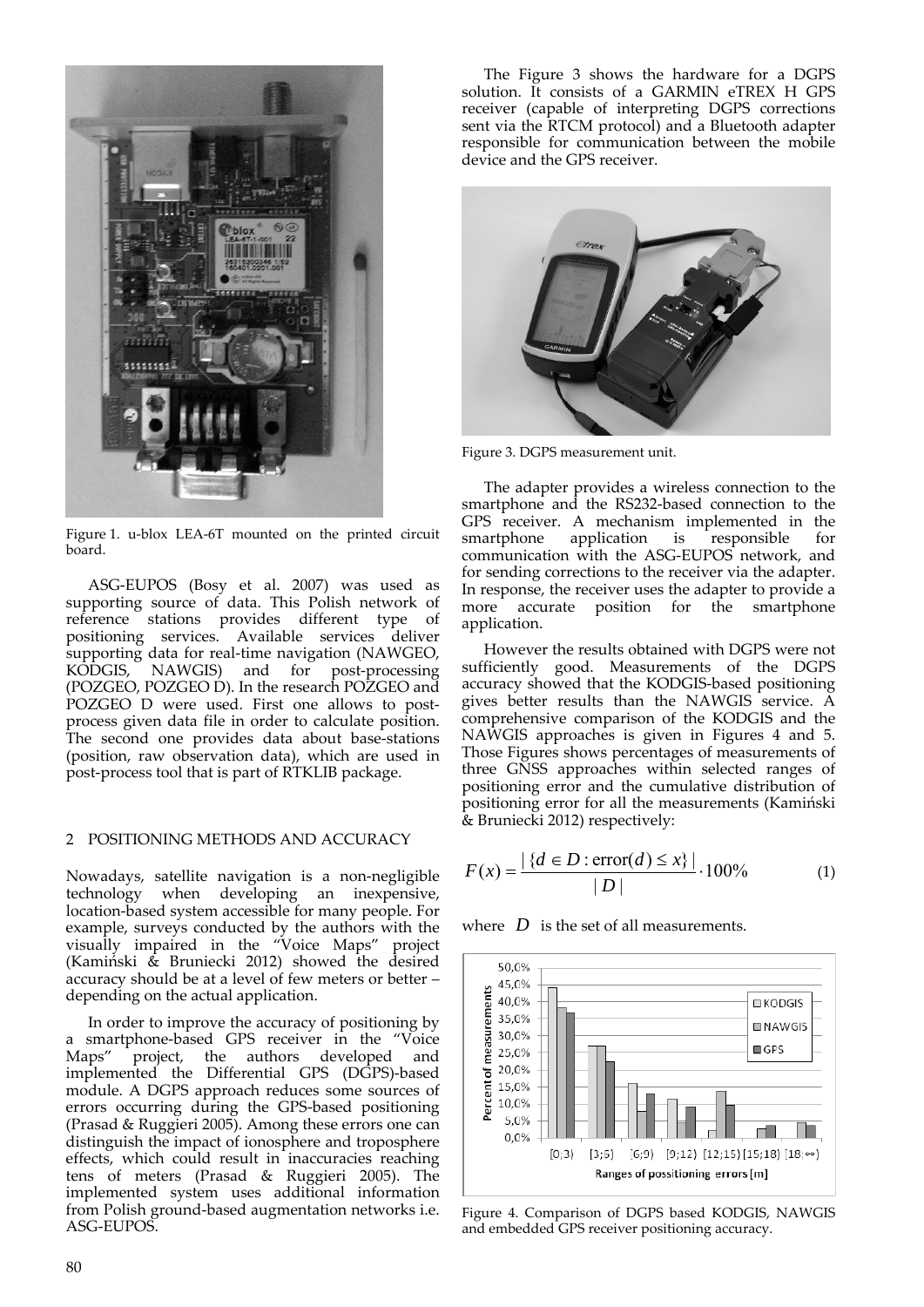

Figure 5. Comparison of DGPS based KODGIS, NAWGIS and embedded GPS receiver positioning accuracy.

That was the reason for this research on inexpensive carrier phase measurement based positioning algorithms.

## 2.1 *Single Point Positioning*

In RTKLIB this mode is used to calculate position using Single Point Positioning (SPP) or Space Based Augmentation System Differential GPS (SBAS DGPS) when usage of SBAS data is enabled. Configuration of this tool allow to use many sources of data, although only rover data is required in process of positioning. Additional sources of data are ephemeris corrections, ionosphere corrections, and precise satellite clock (all three can also be used in other modes).

In SPP the position is calculated using only given satellites positions. Using at least four satellites is necessary to find solution of navigation equations with four unknowns representing receiver position and errors (NRC 1995).

SBAS is a solution that use one or more geostationary satellites to transmit corrections obtained using observations from several to tens of measurement stations. Few SBAS exists at the time. Territory of Europe is covered by European Geostationary Navigation Overlay Service (EGNOS).

Accuracy of results obtained using Single mode in RTKLIB are at level of meter to dozen of meters for SPP and level of meter for SBAS DGPS. Single mode test results are shown in chapter 4.

#### 2.2 *Reference dependant carrier‐phase methods*

RTKLIB provides variety of modes using carrier‐ phase based positioning. Modes which were used in this evaluation are Kinematic, Static and Fixed. All three are described below. Required sources of data are raw observations from receiver and base station.

Kinematic carrier‐based method is usually applied when positioning of moving object is required. This technique allow to achieve decimeter level of accuracy (NRC 1995). For proper work base station position is required to be set in configuration. This position can be obtained from observations file, obtained from RTCM message or by other manners. In performed research base station position was

available in RINEX observation file provided by ASG‐ EUPOS.

In static carrier‐phase measurement solution, there is need for long observations and data collection. This requirement is related to geometry change in satellite track, which assist in ambiguity resolution (NRC 1995). Like in all carrier‐phase based methods two sources of data are necessary which of one have well known coordinates to serve as base station.

Fixed is special mode provided by RTKLIB. It's similar to previously mentioned carrier-phase modes, with the difference that rover's initial position is known. The rover position can be configured in exact manner as base station position.

#### 2.3 *Precise Point Positioning (PPP)*

PPP is a positioning technique in which only single receiver is required, without need for reference from base stations. To calculate position input code, phase observations, precise satellite orbits and precise satellite clock is used. Best results are achieved for at least dual frequency (L1+L2) receiver. It is known that good quality results can be acquired for single frequency (L1) receiver, but these measurements are based mostly on pseudo‐range. High dependence on pseudo‐range causes also bigger influence of ionosphere behavior and increased need for its corrections (Witchayangkoon 2000).

The main drawback of PPP algorithms is long time of convergence. To reach good quality of positioning measurements have to be taken for over dozen minutes. When using single frequency this time can extend to tens of minutes or few hours. It happens that convergence won't be achieved at all (Witchayangkoon 2000).

To use PPP mode in RTKLIB single source of data is required - raw observations from rover. The tool will automatically detect how many frequencies were used in measurement. RTKLIB implements three methods of Precise Point Positioning. These methods are Kinematic, Static and Fixed.

## 3 MEASUREMENTS SETTING AND GATHERED DATA

In order to evaluate RTKLIB's positioning accuracy two measurements were taken. First at "Pachołek Gdański" (54º24'41"N; 18º33'02"E, Fig. 6) second one at parking lot near "Real" Shopping Center (54º24'11"N; 18º35'24"E, Fig. 7).

First measurement was failure due to poor weather condition and suboptimal location of antenna. Results showed that algorithms were not able to hold stable fix for a longer period. Furthermore when tool has been reaching another fixed solutions, the positions of point clusters were scattered.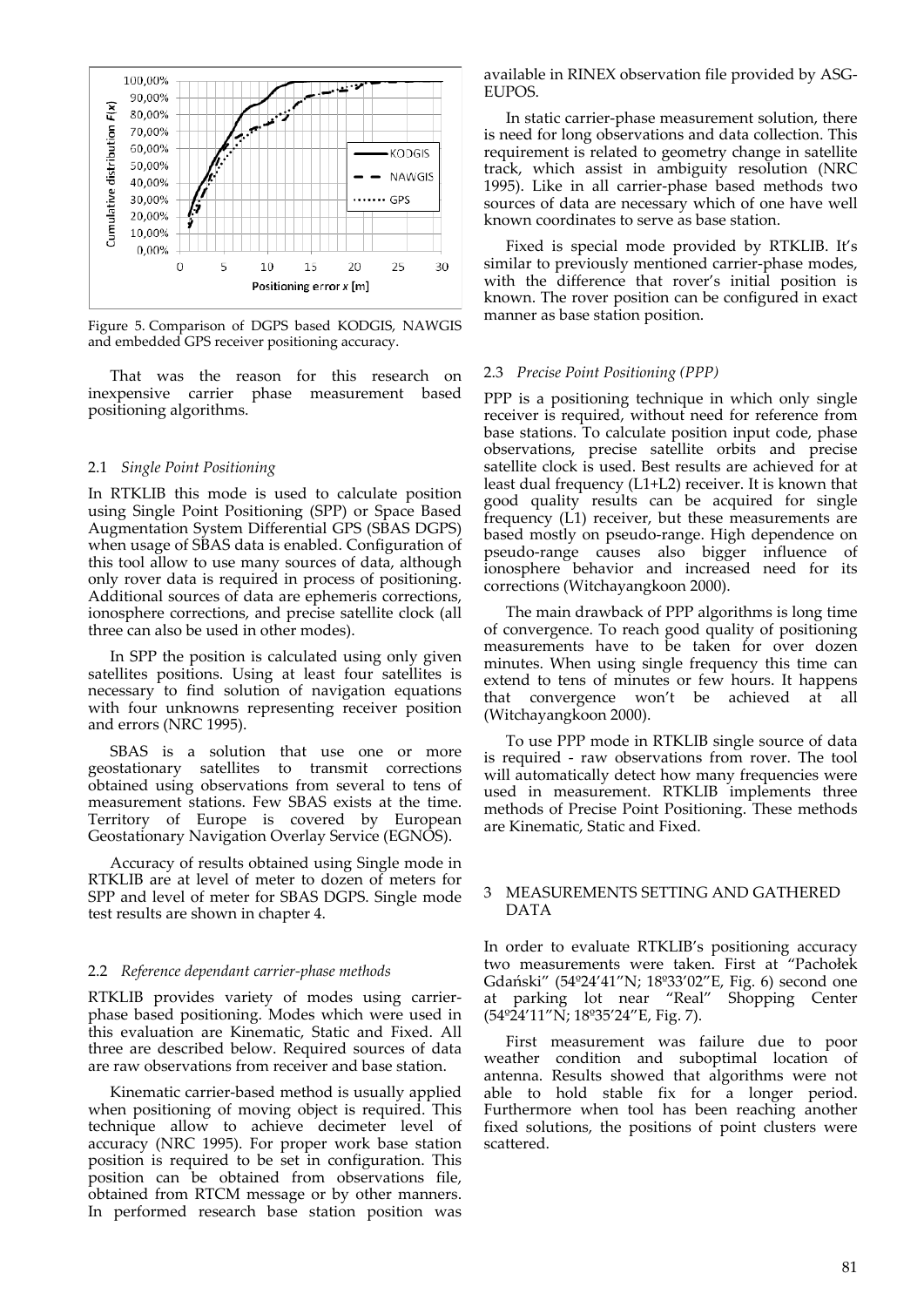

Figure 6. First measurement site.

While performing second measurement optimal location of antenna was assured, which provided better sky view. Antenna was attached directly to center of car roof so it prevented from gathering signals reflected from ground. Results of second measurement analysis are described in detail in the next chapter.

In order to gather necessary data proper configuration of LEA‐6T module has been performed.



Figure 7. Second measurement site.

Configuration took the following steps:

- 1 Connection between computer and receiver has been established with baud rate set at 115,000, which was enough value for maximum frequency of incoming samples,
- 2 In View ‐> Configuration View ‐> RATE (Rates) ‐> Measurement Period value was set to 200 ms, which gave 5 Hz Measurement Frequency.
- 3 In View ‐> Configuration View ‐> MSG (Messages) ‐> Messages of type 02‐10 RXM ‐ RAW and 02‐11 RXM - SFRB were enabled at UART1 and USB ports.
- 4 Recording was turned ON. This was achieved by selecting Record Button on Player Bar and creating new log file.

This setup allowed to collect five samples of raw data and SFRB measurements per second for further analysis. File was saved in UBX format.

## 4 RESULTS OF POSITIONING WITH THE RTKLIB AND ASG‐EUPOS

As the experiment at the first site was unsuccessful only the results from the second experiment will be described here.

The raw data from the receiver was acquired in the UBX format. The essential part were carrier phase measurements inside the UBX\RXM\RAW frames. The Figure 8 presents the sample  $UBX\RXM\RAW$ frame. Such a frame contains Carrier Phase, Pseudo Range, Doppler Signal, Noise Ratio, Satellite designation and the interior receiver Lock Signal status.

Beside the UBX\RXM\RAW frames the essential for further processing with RTKLIB UBX\RXM\SFRB data. These frames gives the information on actual navigational massages from each satellite.

In order to test the navigational algorithms the acquired UBX stream was decomposed into the RINEX 2.10 format parts. The decomposition gave the observation file (OBS), GPS satellites navigation<br>message file (NAV), Geostationary satellites file (NAV), Geostationary navigation message file (HNAV) and the satellite based augmentation file (SBS). For further processing only the OBS file is needed in every mode. Rest of the files are optional depending on the algorithm selected.

| -- CLOCK (Clock Status A                                                               | UBX - RXM (Receiver Manager) - RAW (Raw Measurement Data)               |                                                      |                                                                  |                                                                                                  |                                  |                                                                                                                                                                                                                                                                  |                                                                                                                                                                                           | 0s                                                                                                                                                                          |
|----------------------------------------------------------------------------------------|-------------------------------------------------------------------------|------------------------------------------------------|------------------------------------------------------------------|--------------------------------------------------------------------------------------------------|----------------------------------|------------------------------------------------------------------------------------------------------------------------------------------------------------------------------------------------------------------------------------------------------------------|-------------------------------------------------------------------------------------------------------------------------------------------------------------------------------------------|-----------------------------------------------------------------------------------------------------------------------------------------------------------------------------|
|                                                                                        |                                                                         |                                                      |                                                                  | [s]                                                                                              |                                  |                                                                                                                                                                                                                                                                  |                                                                                                                                                                                           |                                                                                                                                                                             |
| SV<br>23<br>30<br>126<br>4<br>120<br>5<br>29<br>7                                      | <b>QI</b><br>7<br>7<br>6<br>7<br>6<br>7<br>7<br>7                       | SNR<br>46<br>41<br>43<br>47<br>42<br>46<br>39<br>49  | Lock<br>Ō<br>Ō<br>$\overline{2}$<br>0<br>2<br>$\theta$<br>0<br>0 |                                                                                                  |                                  | Pseudo Ran<br>22932272.78<br>24505652.67<br>35473677.24<br>23896059.23<br>37928513.84<br>23275214.66<br>25140699.98<br>20532359.84                                                                                                                               | Doppler<br>$-2214.8$<br>$-2027.7$<br>891.3<br>$-2656.6$<br>818.4<br>3990.7<br>$-498.8$<br>2101.0                                                                                          |                                                                                                                                                                             |
| 8<br>$\overline{c}$<br>10<br>16<br>13                                                  | 7<br>7<br>7<br>7<br>7                                                   | 48<br>45<br>49<br>44<br>49                           | n<br>n<br>Ū.<br>Ū.<br>n                                          |                                                                                                  |                                  | 22496291.23<br>22302974.84<br>20261903.61<br>23079640.44<br>20805763.83                                                                                                                                                                                          | 39578<br>$-401.5$<br>489.3<br>$-161.0$<br>$-1157.8$                                                                                                                                       |                                                                                                                                                                             |
| 0000<br>0009<br>0012<br>001B<br>0024<br>002D<br>003.6<br>003 F<br>0048<br>0051<br>005A | B5<br>18<br>45<br>DE<br>2E<br>41<br>DE.<br><b>7F</b><br>EA.<br>44<br>ЗC | 02<br>39<br>41<br><b>BB</b><br>EE.<br>FD<br>70<br>48 | 40<br>00<br>19<br>6C<br>38<br>4 <sub>A</sub><br>1 E              | 35<br>0A<br><b>BD</b><br>D <sub>3</sub><br>07<br>25                                              | 93<br>0C<br>17<br>BC<br>77<br>nn |                                                                                                                                                                                                                                                                  |                                                                                                                                                                                           | $\overline{\phantom{a}}$                                                                                                                                                    |
|                                                                                        | 崖<br>邃                                                                  | Local Time                                           | 62<br><b>BA 06</b><br>4F<br>75<br>nn<br>90<br>76<br>AE.<br>69    | 10 <sub>1</sub><br>OD<br>41<br>23<br>79<br>C3<br>C <sub>4</sub><br>4C DR<br>EA 80<br>7E 06 2B 02 | 1722:404747.400<br>cc            | Carrier Phase<br>1658693.93<br>1424636.74<br>-716198.22<br>2009660.42<br>-658593.57<br>-3224103.77<br>203313.24<br>-1839444 12<br>3212726.04<br>105672.30<br>-595599.66<br>-102577.76<br>771361.17<br>01 88 F4<br>CC.<br>6B<br>C5<br>FC<br>5E<br>2.9<br>A4 9B A8 | Messages - UBX - RXM (Receiver Manager) - RAW (Raw Measurement Data)<br>1F<br>ED<br>B <sub>3</sub><br>07<br>35<br>41<br>6E<br>$C1$ B.5 47<br>41 F8 D4 5E<br>6C<br>AA 3E 41 94 C3 9C B3 FF | ub0080060<br>OsOOOĚĚ~í<br>EO9AD5RDł<br>TuA#10100<br>.D»v8"üE5<br>AΠîĂJÓ^wA<br>TvýÄDD) On<br>⊟®pLŰ% ÁuG<br>eiHe€AřÔ^<br>$D \sim \Pi + \Pi \times \times T$ 1<br>$<$ S>A"Åśł' |

Figure 8. Sample UBX\RXM\RAW frame from the u-center.

The simplest configuration of RTKLIB is for the Single solution. It needs only the OBS file. The results of Single solution algorithm is presented on the Figures 9 and 10.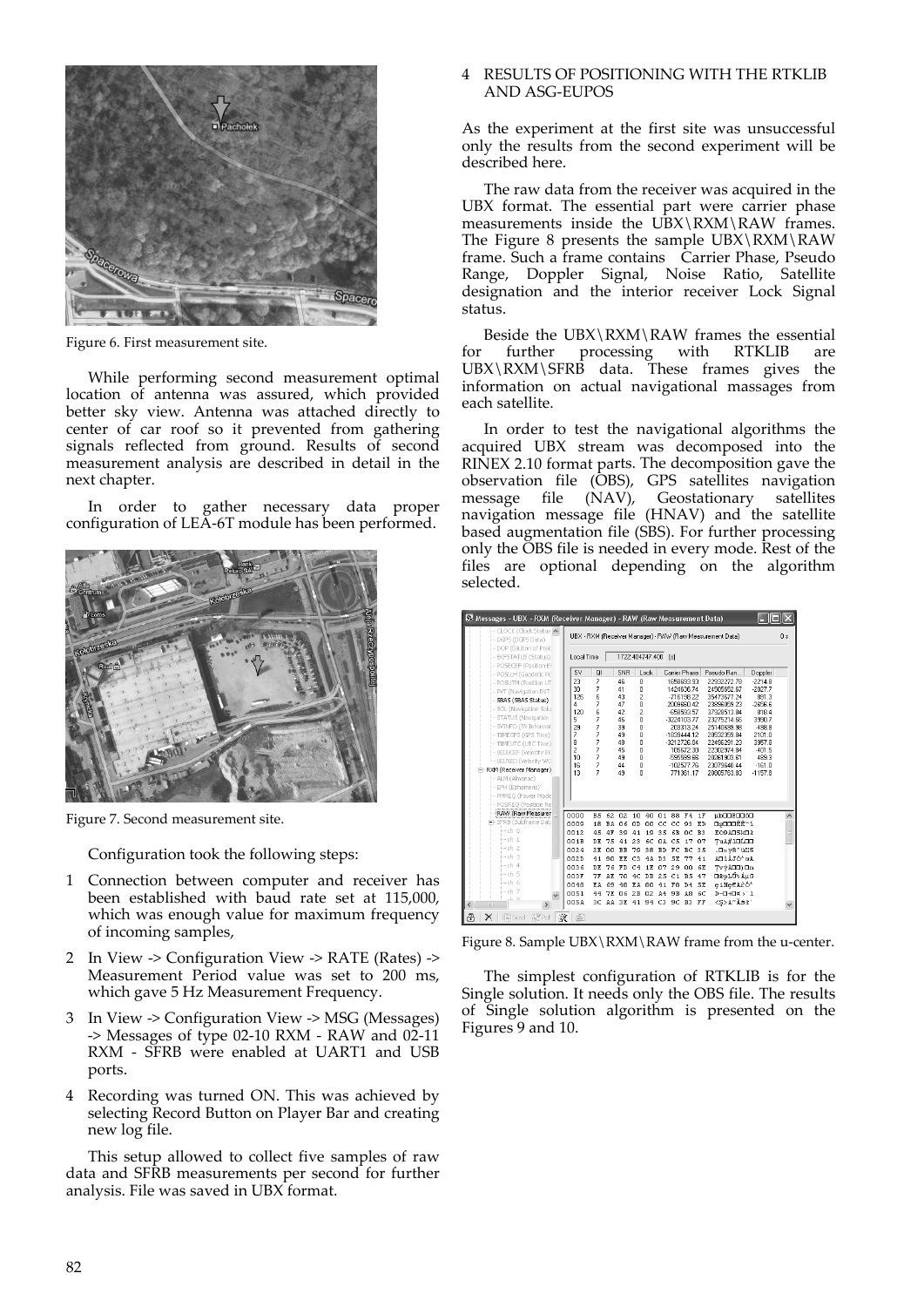

Figure 9. The result of single solution positioning.

Much better results were achieved when computing the Static solution. Its computation demands availability of reference data. Performed evaluation included the use of reference data from single ASG‐EUPOS station (GDAN1) as well as from virtual reference station (VRS) prepared for the nearby location (54º24'11"N; 18º35'24"E; h\_el=40m). The Figures 11 and 12 presents the configuration of RTKLIB for static positioning with the reference data from the GDAN1 reference station. The computation is based only on the L1 frequency and only the forward analysis is selected.



Figure 10. Single solution positioning fluctuations.

| RTKPOST ver. 2.4.1                                                                                                                                                                        |                           |
|-------------------------------------------------------------------------------------------------------------------------------------------------------------------------------------------|---------------------------|
| Time End (GPST)<br>Time Start (GPST) ?<br>$\overline{?}$<br>Interval<br>$2000/01/01$ $\leftarrow$ 00:00:00 $\leftarrow$ 2000/01/01 $\leftarrow$ 00:00:00 $\leftarrow$ 0<br>$\overline{S}$ | $\Gamma$ Unit<br>124<br>Н |
| RINEX OBS: Rover<br>7                                                                                                                                                                     | ⊕<br>Ε                    |
| X:\GNSS\Bartek_20130110\2013_01_10_real_przymorze_full.obs                                                                                                                                | $\cdots$                  |
| RINEX OBS: Base Station                                                                                                                                                                   | 码<br>$\Xi$                |
| X:\GNSS\Bartek_20130110\poprawki\GDAN010Q.13o                                                                                                                                             | $\Box$                    |
| RINEX *NAV/CLK, SP3, IONEX or SBS/EMS                                                                                                                                                     |                           |
|                                                                                                                                                                                           |                           |
|                                                                                                                                                                                           | $\cdots$                  |
|                                                                                                                                                                                           | 111                       |
| Solution I Dir                                                                                                                                                                            |                           |
| X:\GNSS\Bartek_20130110\2013_01_10_real_przymorze_full.pos                                                                                                                                | 111                       |
|                                                                                                                                                                                           |                           |
| Plot…<br>To KML<br>Options<br>Execute<br>View                                                                                                                                             | Exit                      |

Figure 11. Configuration of the RTKLIB input files.



Figure 12. RTKLIB algorithm configuration ‐ the major part.

The time of computation lasts about 50 seconds. The time of whole observation is about 1 hour 20 minutes and the observation rate is 5Hz, which gives about 24,000 epochs. The general solution of static computation is presented in the Figures 13 and 14.



Figure 13. The results of static positioning on the Cartesian plane.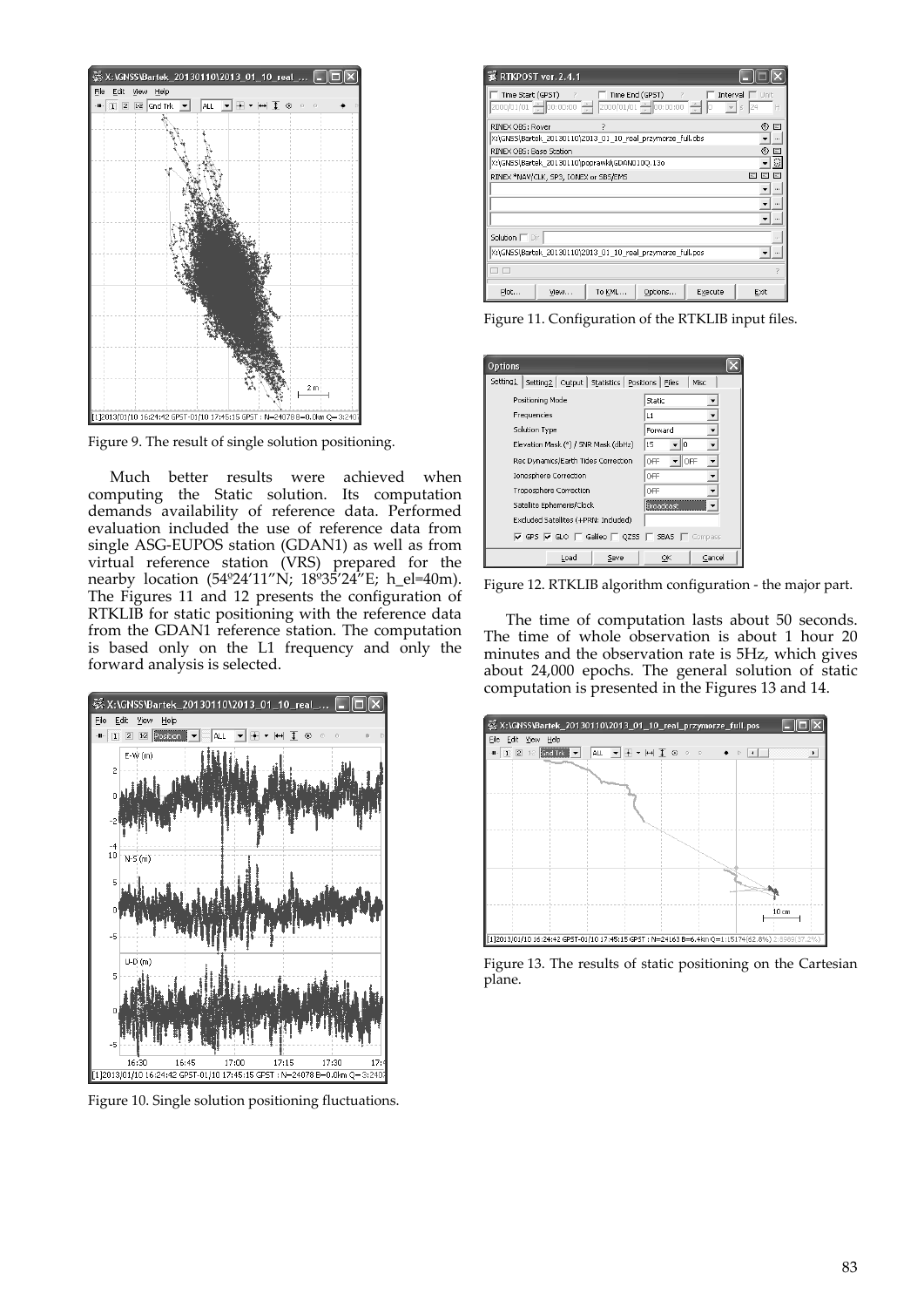|               |                     | - ※ X:\GNSS\Bartek_20130110\2013_01_10_real_przymorze_full.pos                                   |       |                                          |              |               |
|---------------|---------------------|--------------------------------------------------------------------------------------------------|-------|------------------------------------------|--------------|---------------|
|               | File Edit View Help |                                                                                                  |       |                                          |              |               |
|               |                     | $+$ T $2 \times$ Position $-$ ALL $ +$ $+$ $+$ $\uparrow$ $\circ$ $\circ$                        |       | $\alpha$<br>b.<br>$\left  \cdot \right $ | $\mathbf{F}$ | a<br>$\times$ |
| 0.5           | $E-W(m)$            |                                                                                                  |       |                                          |              |               |
| 0.0           |                     |                                                                                                  |       |                                          |              |               |
| $-0.5$        |                     |                                                                                                  |       |                                          |              |               |
| 1.0           | $N-S(m)$            |                                                                                                  |       |                                          |              |               |
| 0.5           |                     |                                                                                                  |       |                                          |              |               |
| 0.0           |                     |                                                                                                  |       |                                          |              |               |
| $-0.5$        |                     |                                                                                                  |       |                                          |              |               |
| $-1.0$        | $U-D(m)$            |                                                                                                  |       |                                          |              |               |
| 0.5           |                     |                                                                                                  |       |                                          |              |               |
| 0.0<br>$-0.5$ |                     |                                                                                                  |       |                                          |              |               |
| $-1.0$        |                     |                                                                                                  |       |                                          |              |               |
|               | 16:30               | 16:45                                                                                            | 17:00 | 17:15                                    | 17:30        | 17:           |
|               |                     | [1]2013/01/10 16:24:42 GPST-01/10 17:45:15 GPST : N=24163 B=6.4km Q=1:15174(62.8%) 2:8989(37.2%) |       |                                          |              |               |

Figure 14. Static positioning fluctuations.



Figure 15. Static positioning in backward positioning mode.

The statistics gave approximately 62 % successful fix rate. The first fix is obtained after about 8 minutes. The second half of observation gave much worse results. Such effect made much less promising the results from the backward computation results on the same data. The results obtained in the backward and combined computation mode are presented in the Figures 15 and 16. The successfully fix rate in the backward mode is on the level of 35 %.



Figure 16. Static positioning in combined positioning mode.



Figure 17. The results of PPP‐static positioning in combined mode.



Figure 18. The results of PPP-kinematic positioning in combined mode.

The figure shows also the false fixes obtained near the end of observation. Processing in the combined mode gave much better results. Unfortunately even in the combined mode near the end of observation period is unsuccessful. The fixes obtained near the end are probably false fixes. Fortunately in the combined mode observations from the beginning are being fixed. This give the biggest success rate for combined mode although near the end there are some false fixes.

The PPP-static processing without the reference data was also tested. The Figures 17 and 18 shows the results of combined mode of computation for PPP‐ static and PPP‐kinematic algorithms.

The RTKLIB in PPP‐static mode fixes the location with relatively high stability. Analysis of the accuracy of this fix results in the 2 m horizontal error when the vertical inaccuracy is at a level of 3 meters. In the PPP-kinematic mode dynamic fluctuations can be seen. However comparing PPP‐kinematic positioning accuracy to the Single solution with SBAS as show in the Figure 19 may be seen that PPP‐kinematic positioning is more cohesive.